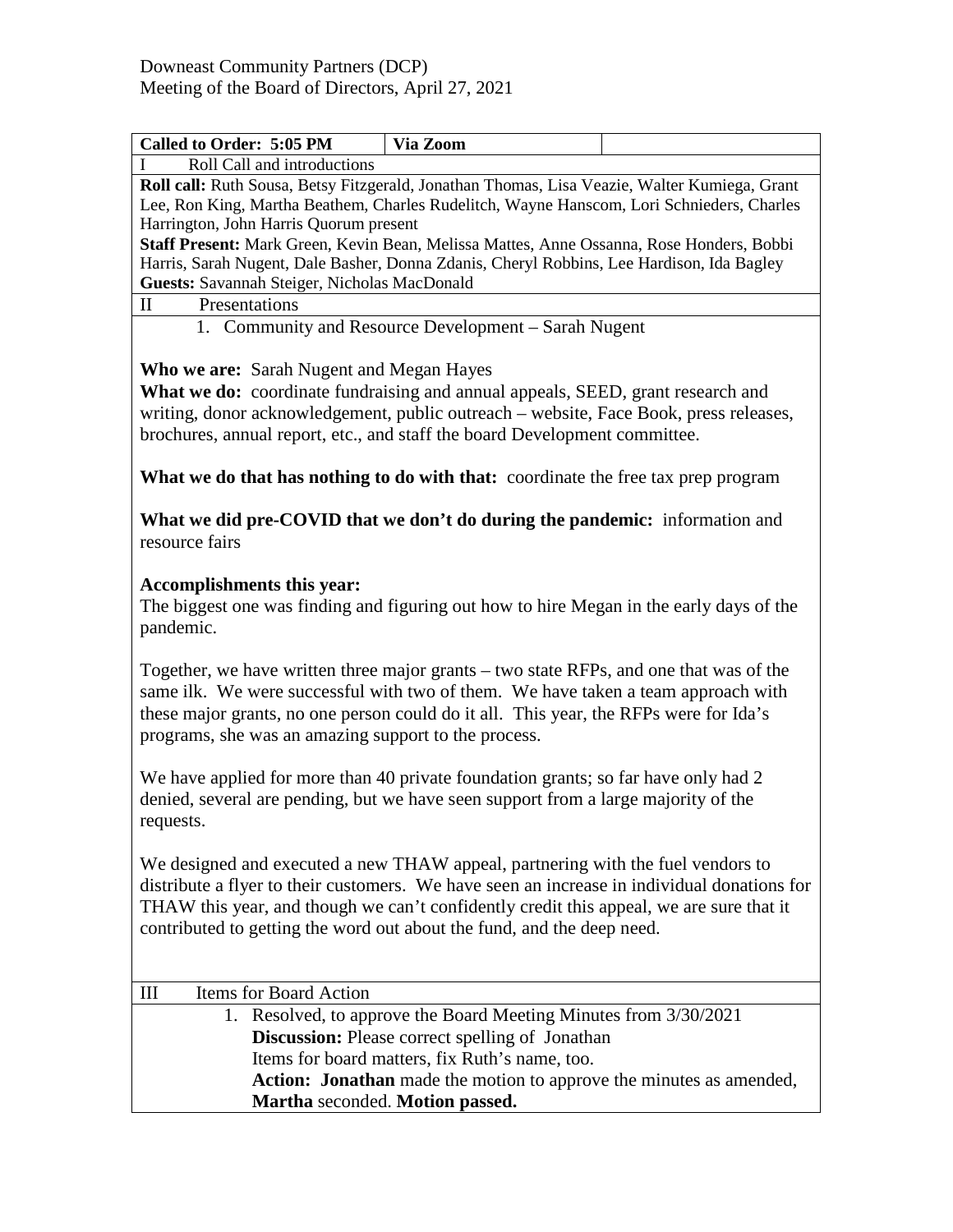|    |         | 2. Resolved, to approve the Executive Committee Minutes from 4/12/21<br><b>Discussion: None</b><br>Action: Lisa made the motion to approve the Executive Committee<br>minutes. Ron seconded. Motion passed.                                                                                                                                                                       |
|----|---------|-----------------------------------------------------------------------------------------------------------------------------------------------------------------------------------------------------------------------------------------------------------------------------------------------------------------------------------------------------------------------------------|
|    |         | 3. Resolved, to appoint Nicholas MacDonald as a private sector member of<br>the Board of Directors representing Washington County for a three-year<br>term.                                                                                                                                                                                                                       |
|    |         | <b>Discussion:</b> Nicholas has lived in WACO for 8 years. Grew up in<br>western Maine. Have fallen in love with the county, past couple years,<br>dived into becoming a financial health coach outside of MSB. Investing<br>time in the community, helping young people, adults, elderly improve<br>financial health. Excited to see what we can do together to help in<br>WACO. |
|    |         | Action: Ruth made the motion appoint Nicholas MacDonald as a private<br>sector member of the Board of Directors representing Washington County<br>for a three-year term. Grant seconded. Motion passed.                                                                                                                                                                           |
|    |         | 4. Resolved, to appoint Savannah Steiger as an elected sector member of the<br>Board of Directors as recommended by the Parent Policy Council for a<br>three-year term.                                                                                                                                                                                                           |
|    |         | Discussion: lives in Cherryfield, here ten years, from Florida. Full time<br>student at UMM, graduated in December, start at Sunrise Opportunities<br>next week, ed coordinator.<br>Action: Grant made the motion to appoint Savannah Steiger as an<br>elected sector member of the Board of Directors as recommended by the<br>Parent Policy Council for a three-year term.      |
|    |         | Charlie Harrington seconded. Motion passed.                                                                                                                                                                                                                                                                                                                                       |
|    |         | 5. Resolved, to approve the background check policy dated 4/12/21. (Tabled<br>from $1/26/21$ and $2/23/21$ )<br><b>Discussion:</b> None                                                                                                                                                                                                                                           |
|    |         | <b>Action:</b> Nick made the motion to approve the background check policy<br>dated 4/12/21. Lisa seconded. Motion passed.                                                                                                                                                                                                                                                        |
|    |         | 6. Resolved, to approve the development plan as recommended by the<br>Development Committee.<br><b>Discussion:</b> None                                                                                                                                                                                                                                                           |
|    |         | Action: Charlie Harrington made the motion to approve the<br>development plan as recommended by the Development Committee.<br>Ruth seconded. Motion passed.                                                                                                                                                                                                                       |
| IV | Reports |                                                                                                                                                                                                                                                                                                                                                                                   |
|    |         | Executive Director Search Update - Betsy Fitzgerald<br>1.                                                                                                                                                                                                                                                                                                                         |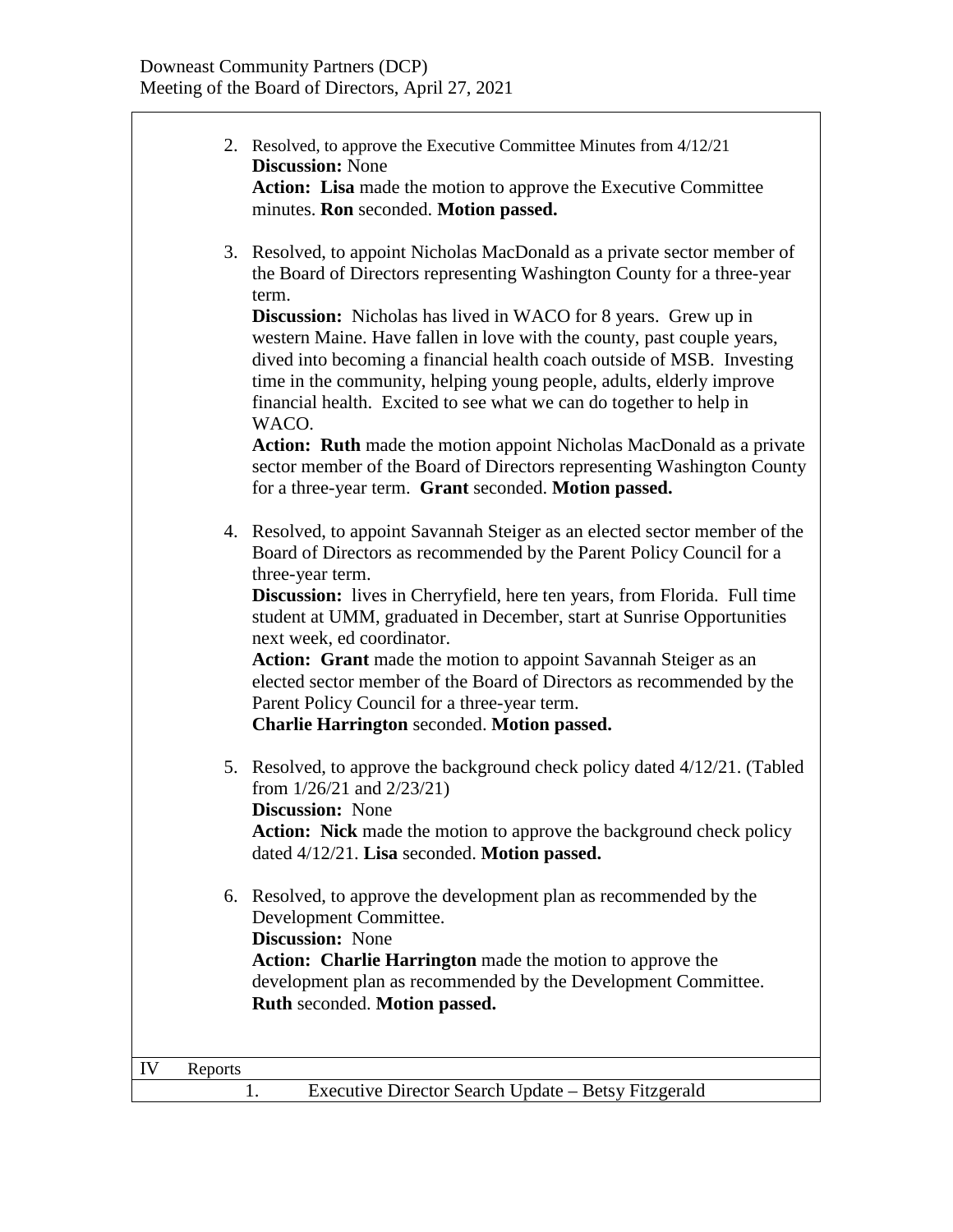## Downeast Community Partners (DCP) Meeting of the Board of Directors, April 27, 2021

This is Mark's last board meeting. The search for the ED continues. The candidate we had spoken with seriously withdrew her application. What we are going to be doing is going back out, looking particularly in the two counties for people to help recruit. Kevin has graciously agreed to step up as Interim ED, beginning on May 17. Executive committee will meet Thursday morning at 10:30 to discuss next steps. Do we have a sense about the timeline? A month/6 weeks? As soon as we can, but doing a good search. Want to thank Kevin for stepping up and taking this on. Appreciate all of the staff stepping up and working through the uncertainty. 2. Development Committee Report – Barbara Clark No meeting 3. Executive Directors Report– Mark Green Included everything in his last report. Trying to wind things down, prepare them for the new ED. That's been the focus; do as much as I can so that the next person will at least know what I did. Look forward to working with Kevin to get him ready, he has a lot on his plate. I feel very fortunate to have the time here, worked with some great people. I wish we were not having to Zoom tonight, but enjoying Bobbi's good dinner. 4. Finance Director's Report – Kevin Bean Finance Committee Meeting – Lisa Veazie Finance Committee had its quarterly meeting. CASH – HIGH \$5,040,000 in bank (UP \$3,121,000) A/R – HIGH \$1,319,000 (UP \$312,000) OPERATIONS Currently showing Operations Deficit of **\$33,000** (\$93k decrease) Temp. Restricted. Funds decreased \$5,000 for the month Agency Revenues 14% OVER budget; Expenses 10% OVER budget DIVISIONS: TRANSPORTATION – revenues 8% under budget; expenses 2% under

budget levels - \$170,000 DEFICIT, vehicle expenses are 8% OVER budget. Last March showed \$30,000 deficit.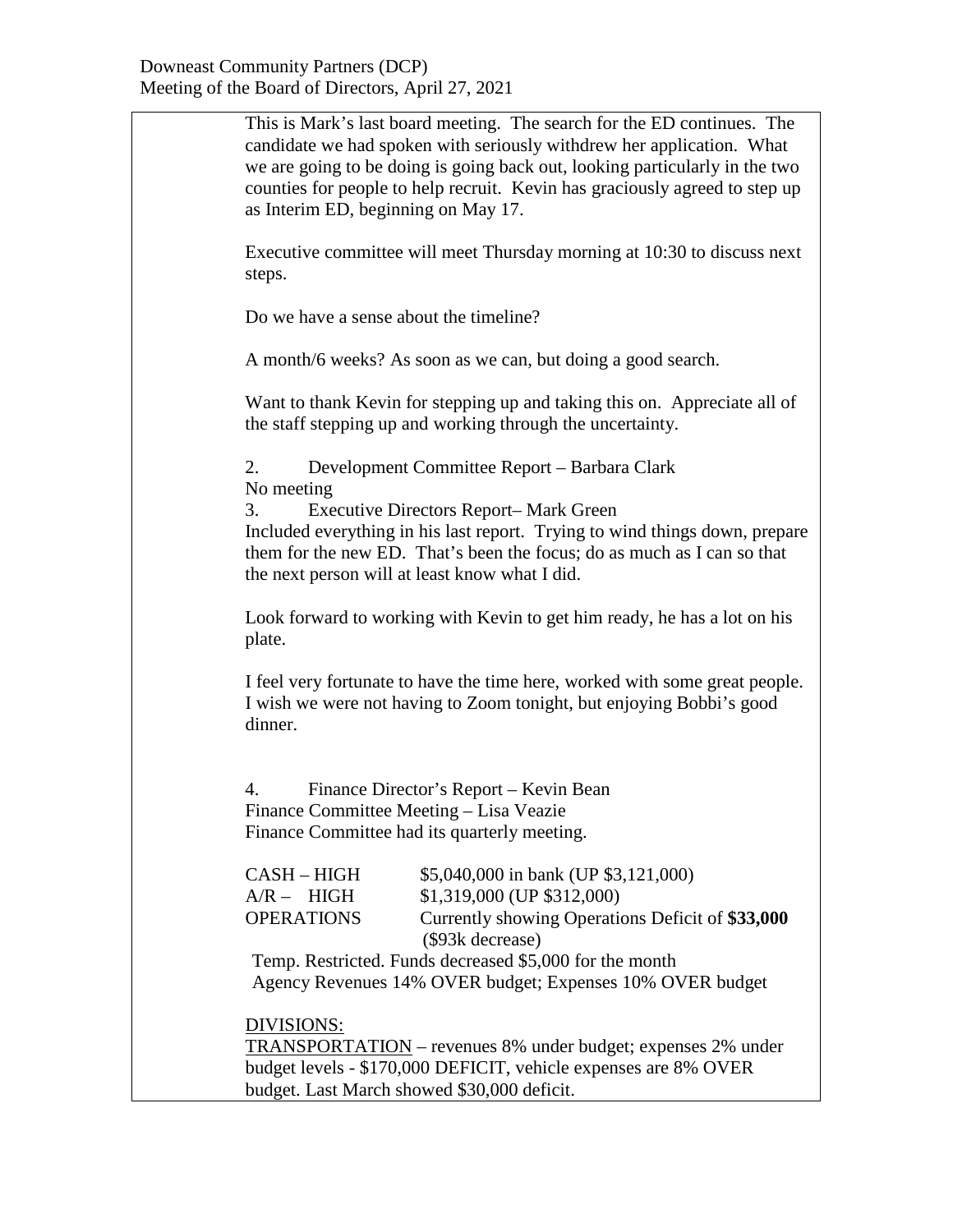ECE - revenues are 3% OVER Budget; expenses ON Budget- \$156,000 DEFICIT (Childcare = \$147,000 DEFICIT). Personnel is ON Budget.

FC–Operations current DEFICIT is \$25,000 (\$6K increase). Billings were 413 hours, 257 less than expected, with 7 participants at month end. Revenues ON Budget and expenses are 5% under budget.

AHD – Deficit of \$5,000. Revenues are 1% under budget, Expenses are 6% over budget, Personnel is 11% over budget; shift to CSBG should spread this overage out.

ENERGY SERVICES – revenues are 280% over budget; expenses are 244% over budget (both due to MH Rent Relief \$) - \$166,000 surplus, \$65,000 surplus for Temporarily Restricted Funds.

SUPPORTIVE SERVICES - \$250 net deficit; Revenues ON Budget, Expenses 9% under budget. Care Funds spent this fiscal year = \$22,000.

ADMIN – Revenues are 12% over budget, expenses 2% over budget - \$167,000 surplus. Investments-\$14,000 increase in March-\$149k surplus YTD; SEED \$50,000 YTD-\$80k budgeted)

HOUSING – revenues/expenses are 6% UNDER BUDGET - \$9,000 deficit (\$15,000 deficit for properties)

## **CONCERNS:**

Transportation – Ridership levels/drivers returning to normal. Housing – Projects remaining strong; Properties only other concern. Friendship Cottage unrestricted funding – LOW BILLABLE HOURS, low participant level.

ECE – Childcare revenues during Covid, expense level vs revenue level? Energy Services – None at this time.

Admin – Exposure to investment losses.

AHD – Membership revenues.

Discussion – concern about the number of divisions that have deficits at this time, highlighted on page 41 of the packet, page 3 of the financial report, lower left hand corner. 6 of the 8-9 divisions appear to be running deficits. Is that unusual or normal for this time of fiscal year?

Response –COVID is driving a lot of the activity for this fiscal year – rental program is the reason for the increased cash. COVID is the reason transportation trips are down, billing is up. Last good billable month was back in October – then the virus kicked up again. Seems to be coming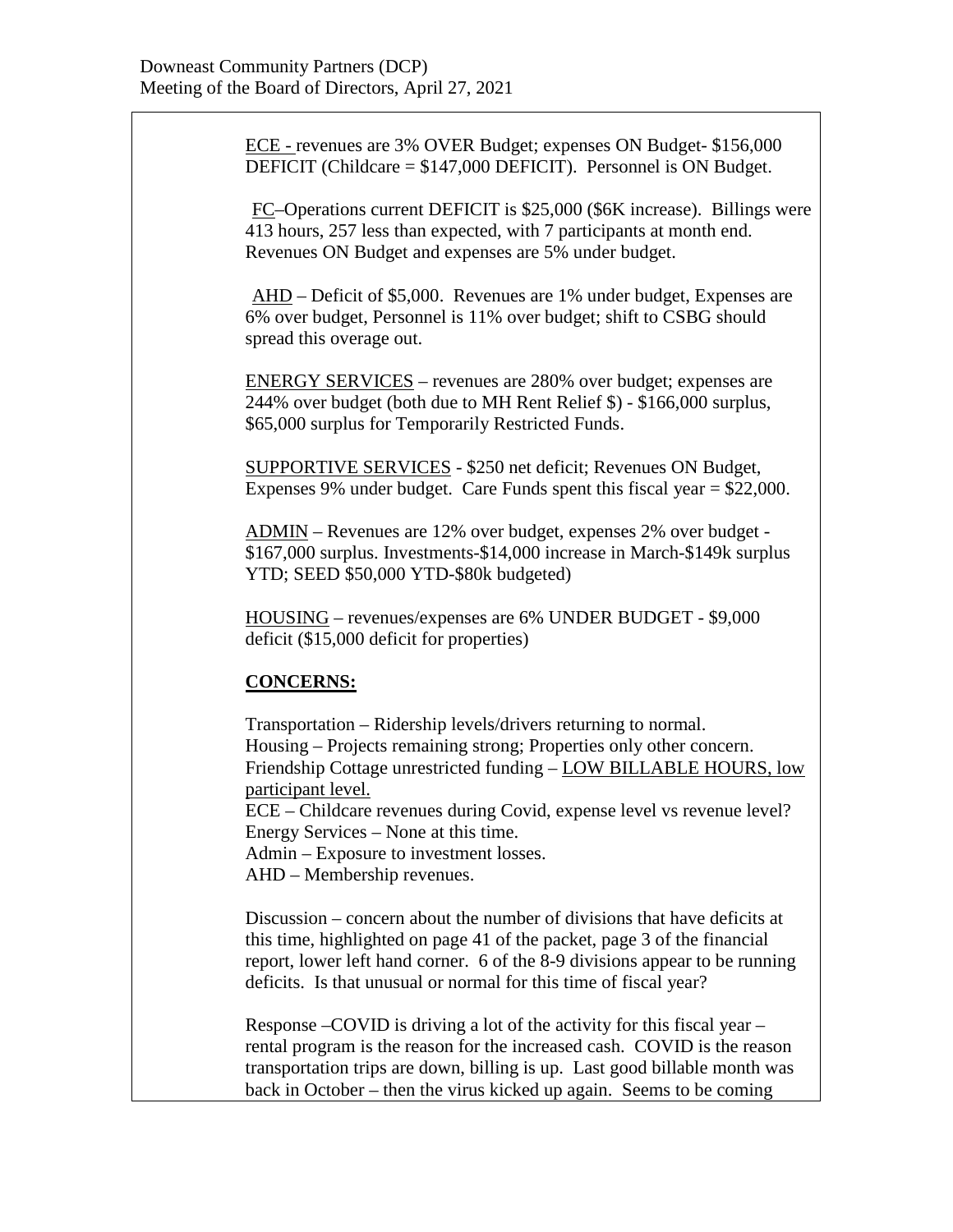back now, hope people know it is safe to ride, getting the word out, new vehicles. Still the unknown about Mainecare and whether we can continue to operate with telehealth. It will impact us to some degree, but we don't know the extent of it. Not a normal year for Transportation. Usually a small deficit coming out of winter, start to shift toward surplus in May or June. This deficit is not what we are used to seeing, think it will shrink, but will still be a deficit at the end of the year. ECE – again, it's the COVID factor, affecting all child care centers. In April we did receive the first payment, about 30,000. Identified that child care businesses have really suffered, children staying home, limited numbers in the classroom. Looking at a new allocation process for expenses, but shifts the expenses within ECE (Head Start). Have used some carry forward funds to get equipment for classrooms, but can use them for the deficit. Melissa is working on not only allocations, but restructuring that will find efficiencies within the division without compromising the classrooms. Have 90,000 unrestricted that can be moved in at the end of the year if the deficit still exists. Also getting more COVID relief from HS, going to do some playground improvements so children can spend more time outdoors. FC – currently showing \$25,000 deficit, budgeted a \$41,000 deficit, so not that far off budget, expect raffle and some donations. Expenses will shift around, one employee out long term, shifting others around.

COVID has had a major impact, but state and feds have come through for us. Without the rental assistance, we would be in a very tough spot.

Comment: big advantage of the merger, enhanced the foundation that we are doing all these programs on, we have the financial capacity to weather these times. Huge benefits all around

5. Director of Early Childhood Programs Report – Melissa Mattes Nothing to add to report. Recruitment is happening now, any help board wants to do, please pass along that we have openings. FFD is back in person starting in July!

Getting additional funding, working on playgrounds, talking to Child Development Services, and Tom Michaud from Sunrise Opportunities, huge need for services for children 0-5 with special needs, often unsupported. We have space.